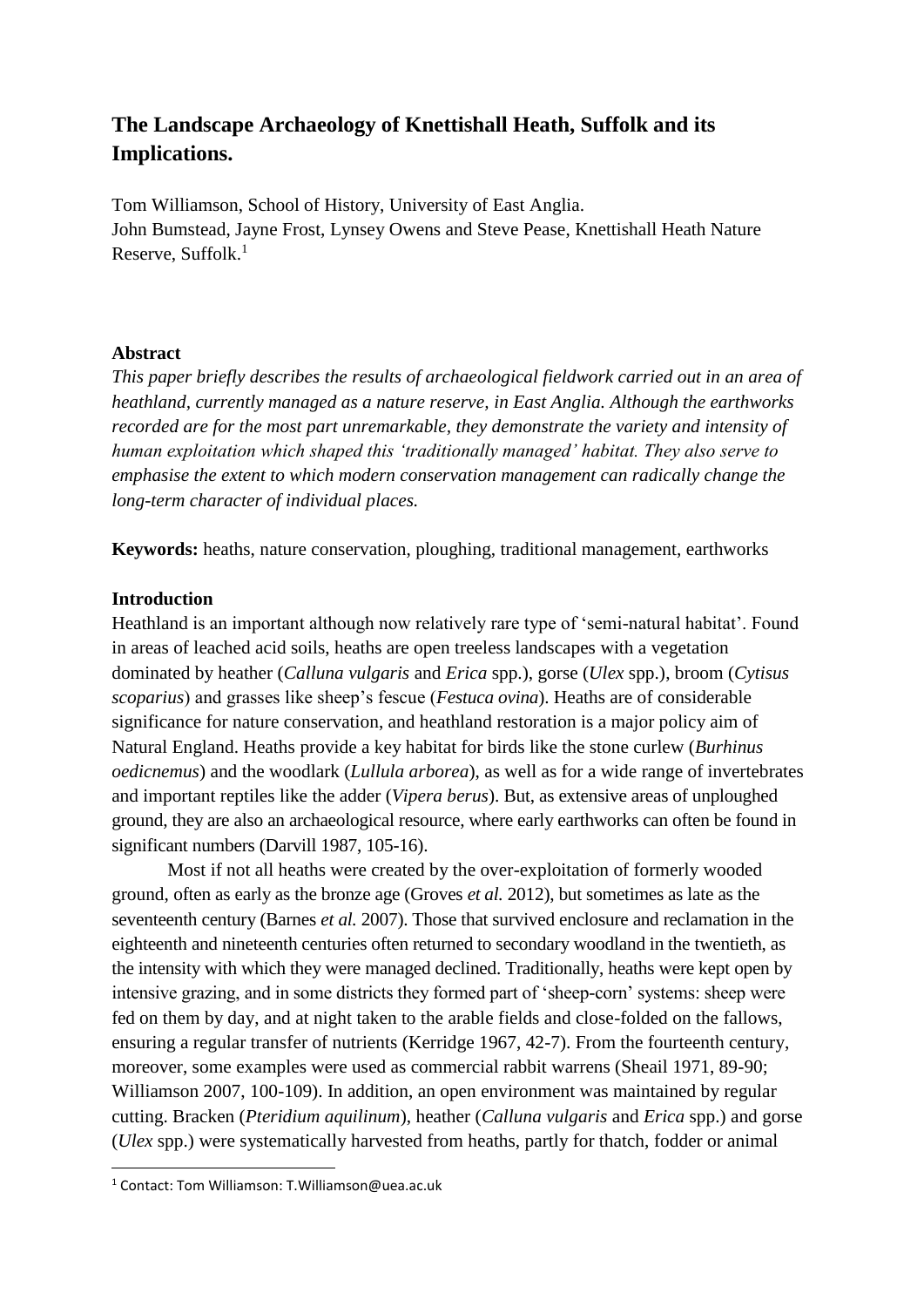bedding but mainly as fuel (Webb 1998; Warde and Williamson 2014, 65-6). Heather was removed in the form of turves dug to a depth of at least 2.5 cm, which thus included both the vegetation and a square of combustible roots.

This article shows how traditional techniques of archaeological field survey can throw important light on the character of heaths, thereby illustrating the problems with the assumption that they necessarily represent long-established and stable 'zones of archaeological preservation' (*sensu* Taylor 1972). It also highlights the character of the transition from managed and intensively exploited landscape to contrived 'wilderness' which has sometimes occurred when heaths have become nature reserves.

# **Knettishall Heath**

Knettishall Heath is located in the East Anglian Breckland, a district of acid sands and gravels which was once noted for its extensive heaths. These were progressively enclosed and reclaimed in the course of the post-medieval period, and especially during a phase of parliamentary enclosure in the decades either side of 1800: the survivors were mainly planted up by the Forestry Commission in the 1920s and 30s. The local landscape is now largely one of pine plantations and wide arable fields, but large tracts of heathland survive to the north of Thetford, used by the army as a Battle Training Area, while several smaller patches, including Knettishall, are managed as nature reserves, although sometimes in ways that deviate significantly from 'traditional' forms of exploitation.

Historically, the Breckland heaths were sometimes used as commercial rabbit warrens but were more usually grazed by sheep as part of sheep-corn systems, as well as being systematically cut for fuel, fodder and animal bedding. In addition (and in common with many other districts) documentary evidence shows that the line between arable and heath was often blurred by the existence of 'brecks', areas of land ploughed for a few years and then allowed to revert to heath on a regular basis, of outfields which were more sporadically ploughed, and of areas cultivated on a casual basis when grain prices were high (Bailey 1989; Belcher 2013).

Most surviving Breckland heaths overlie sands or gravels above chalk and the western and central sections of Knettishall Heath are in this sense typical: they boast some of the best examples of periglacial 'patterned ground' to be found in East Anglia, where alternating strips of chalky and sandy subsoil, caused by cryoturbation during the last Ice Age, can be picked out as lines of contrasting vegetation. But Knettishall Heath has a more complex geology than many examples, with boulder clay occurring beneath the sands and gravels towards the east, while to the north the nature reserve extends onto peaty soils on the edge of the Little Ouse floodplain which, running east-west, forms the northern edge of the heath. From here the ground rises gently towards the south.

Many heaths retained the status of common land well into the post-medieval period – frequently up until the time of parliamentary enclosure – but while Knettishall may well have had that status in the Middle Ages, by the end of the eighteenth century it appears to have been entirely private property, part of the Riddlesworth estate, based on Riddlesworth Hall, which stands less than a kilometre to the north-east on the Norfolk side of the Little Ouse. The earliest surviving large-scale map of the area is the Knettishall tithe map of 1840, which shows the heath as the property of Thomas Thornhill, owner of the Riddlesworth estate, but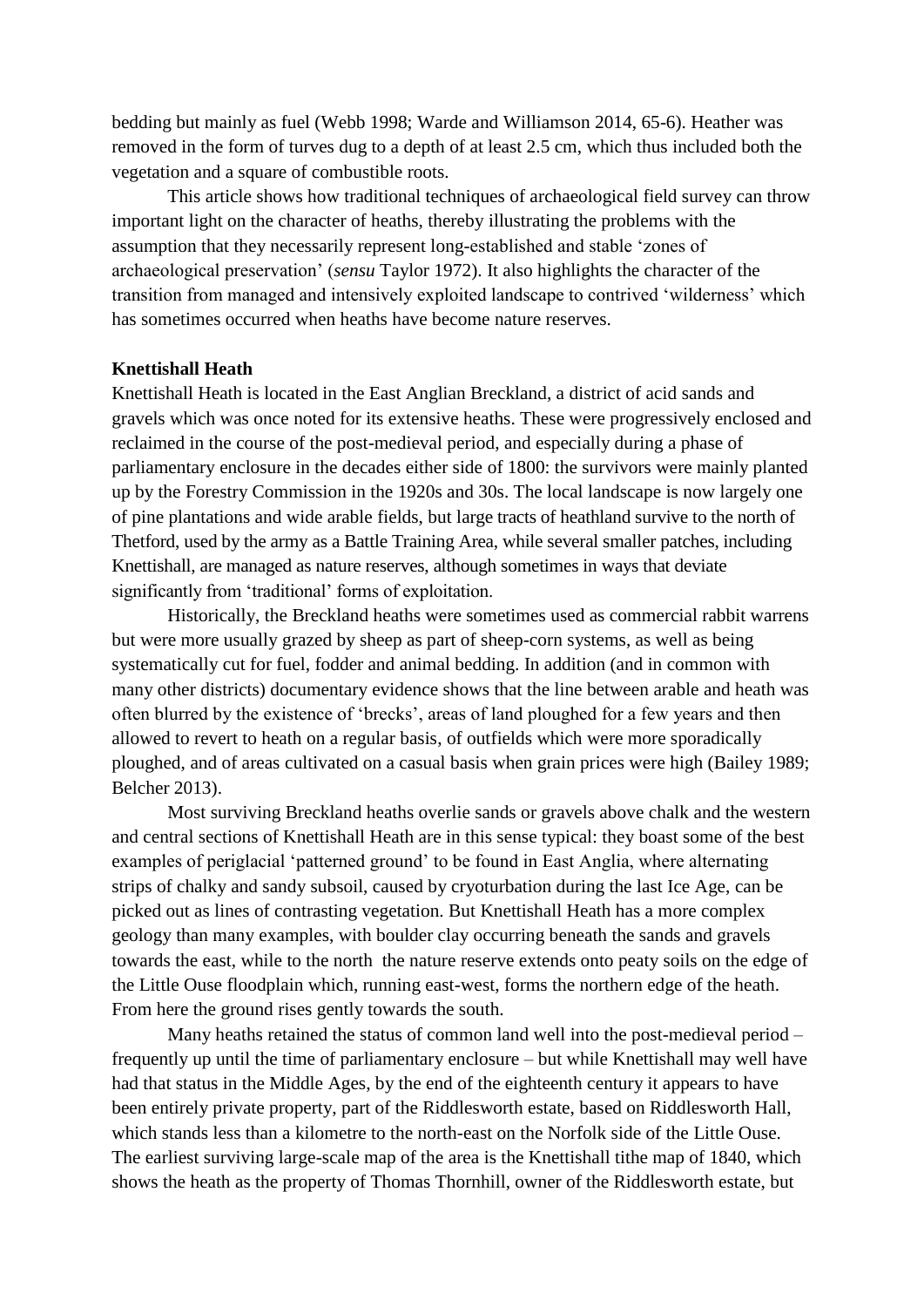occupied by one Jeremiah Matthew (Bury St Edmunds Record Office 464). The heath was then, as today, shaped like an irregular rectangle, tapering towards the west, but with a large block of land apparently cut out of its south-eastern corner ('A' on Figure 1, top). This was enclosed on two sides by the heath and defined on a third (the south) by the parish boundary with Coney Weston. The Heath was, by 1840, already crossed by the straight, evidently postmedieval public roads which remain in place today. These may have been created during the previous half century as Hodskinson's county map of 1783, surveyed at a scale of 2 miles to the inch, appears to show a rather different arrangement of routeways (Hodskinson 1783). The tithe map shows that in the north-eastern corner of the heath a brickworks had been established and that a number of plantations had been made: 'Heath Cover' (later Heath Covert), a rectangular block of woodland covering some 7 hectares, surrounded on all sides by open heath; 'Nick's Hill Cover' (later 'The Belt'), a narrow strip of trees running along the southern boundary of the heath; 'New Plantation' (later Blackbrake Strip), running along the south-eastern boundary (along the eastern edge of the apparent 'intake'); and an ovoid clump ('Round Cover') on the eastern side of the heath.

The names used by the tithe map are typical of those applied to eighteenth-century plantations in the district, combining as they do a prefix derived from a local place- or fieldname, or a simple descriptor of shape, with the term 'plantation' or 'cover', the latter clearly suggesting a role in game management. None of the Knettishall Heath plantations are shown on Hodskinson's 1783 map and while this is not very reliable evidence (Hodskinson's depiction of woodland is not comprehensive) it is likely that most if not all were planted in the late eighteenth century. In c.1785 the Riddlesworth estate was purchased by the wealthy banker, Sylvanus Bevan, a noted agricultural 'improver' who is referred to on a number of occasions by Arthur Young in his *General View of the Agriculture of Norfolk* of 1804 (Kenworthy-Brown *et al.* 1981, 175). According to Young, among his other achievements Bevan planted no less than 966,000 trees on his estate, 'which have, at present, a flourishing appearance' (Young 1804, 383). There seems little doubt that the plantations represent part of this afforestation scheme.

Later maps – successive editions of the Ordnance Survey 6-inch and 25-inch to the mile – show only minor changes to the arrangement of features shown on the tithe map. By the 1880s, to judge from the First Editions of these maps, a further area of woodland had been established, 'The Scotches', running east from New Plantation/Blackbrake Strip (thus forming the northern boundary of the putative 'intake') (Figure 1). Heath Covert and Round Cover remained unchanged, but The Belt had lost its wider, eastern end. These maps, and subsequent editions, also show a few scattered trees on the heath, especially in the vicinity of the plantations: but as late as 1946, to judge from the RAF vertical air photographs, it remained largely open and also largely free of bracken. Only during the second half of the twentieth century, as the intensity of grazing declined, did the area become more infested with bracken and gradually invaded by trees – principally Scots pine, silver birch and oak – which spread out from the existing plantations (Figure 2).

In the 1970s Knettishall Heath was leased by Suffolk County Council as a 'country park' and in 2012 it was bought by the Suffolk Wildlife Trust, with Heritage Lottery Fund support, and is now managed as a nature reserve. The extent of scrub and woodland has been significantly reduced in recent years, but both old-established plantations and many areas of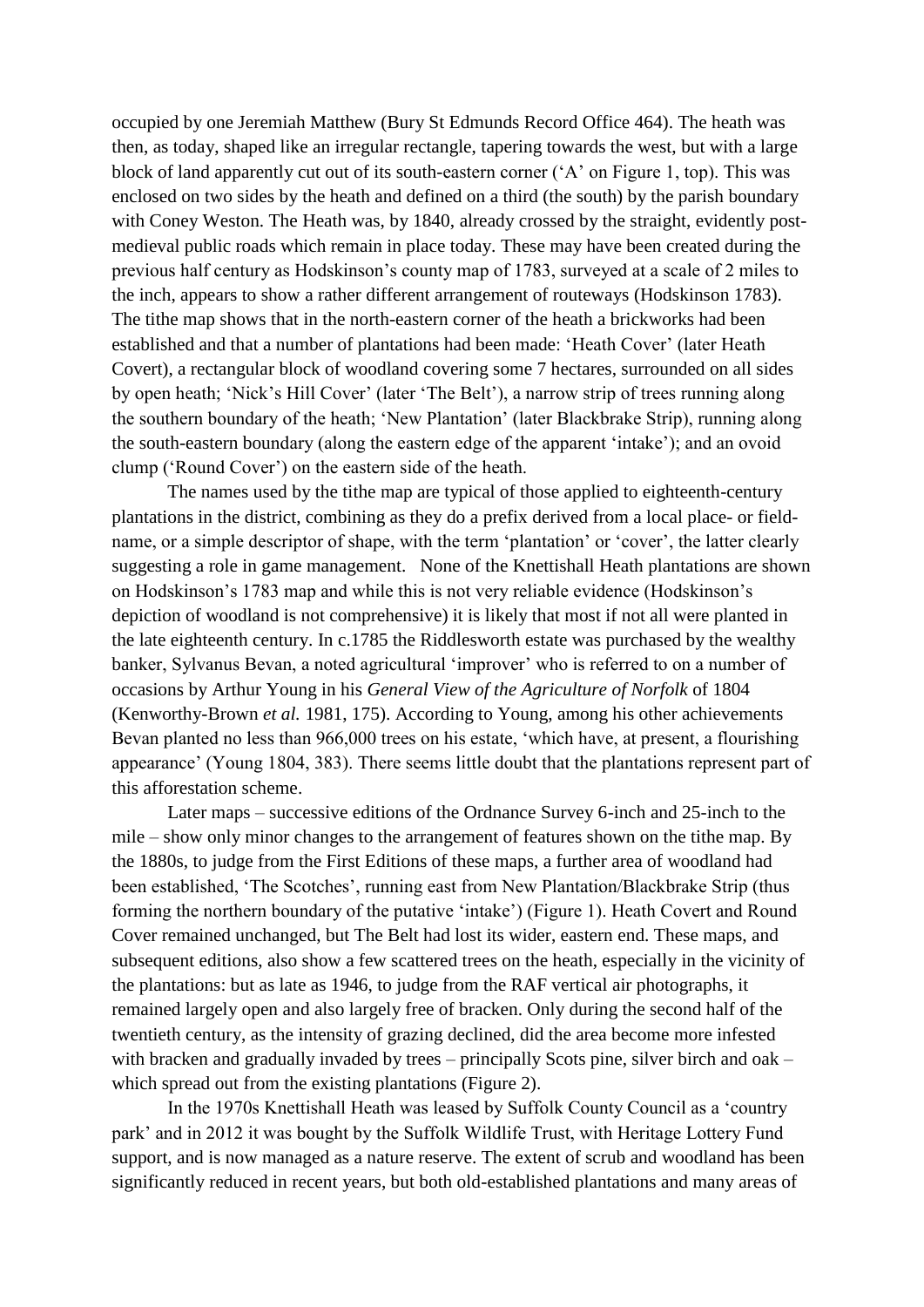more recent, secondary woodland have been retained and thinned, and are now managed as wood-pasture – large areas of the reserve are grazed by ponies. In the open areas of the reserve the bracken has been reduced by systematic cutting and chemical treatments, and extensive stands of heather have regenerated. In addition, the characteristic vegetation of heath and 'breck' are encouraged by the creation of 'disturbance areas', where the upper surface layers are stripped away to reveal the mineral soil beneath. The current landscape of Knettishall Heath is thus the consequence of careful management, directed at maximising biodiversity. While the western and northern portions of the reserve remain as open heath, the landscape is significantly more wooded, and has a much more graded transition from woodland to open heath, than was the case half a century ago (Figure 3). The south-western and south-eastern margins – the western end of the Belt, The Scotches, and Brick Kiln Covert – continue to be managed as commercial forestry plantations, and are not under the control of the Wildlife Trust.

A number of archaeological sites and features have long been known on the heath. The two most important monuments are Hut Hill and The Warren. The former is a substantial bronze age round barrow, which was surmounted until recently by a prominent Scots pine, and which was marked and named on the Ordnance Survey 6-inch First Edition of 1885 and photographed by W. G. Clarke for his iconic book, *In Breckland Wilds* (Clarke 1925). The Warren is more problematic: a circular ditched enclosure containing low, disturbed mounds, it appears to have been identified as a rabbit warren only from the 1990s (Saussams 1996). In addition, finds of Neolithic and bronze age flintwork, and some bronze age pottery, together with some of the earthwork banks mentioned below, are noted in the Suffolk Historic Environment Record.

## **Military earthworks, pits and tracks**

The most recent earthworks on Knettishall Heath relate to Second World War military activity. Knettishall airfield, used by the USAAF's 388th Bombardment Group (Heavy) from June 1943 until the end of the war (Bowman 2009, 122-27), lies a few hundred metres to the south-east, but these earthworks do not appear to relate to its defence but rather to military training, probably by the Home Guard. Four take the form of roughly square or rhomboid pits, around five or six metres across and around a metre deep, each with a sloping 'entrance' on one side and a low outer bank (Features 'a' – 'd' on Figure 4; see also Figure 5). They appear to be gun pits, for housing light artillery or heavy machine guns. A fifth example (e) is more complex, being approached by a shallow winding trench running at right angles to a separate bank and slight trench. There is also a smaller but related structure with a crossshaped plan (feature 'f'). In addition, several shallow rectangular pits are scattered across the heath, each the size of an individual soldier, one of which has been cut into the side of a possible round barrow (not individually mapped on Figure 4, but see Figure 7, feature 'u').

Military training in England during the Second World War frequently used poor, marginal land, especially heaths (Liddiard and Simms 2012), and a number of other areas of Breckland, as already noted, were and are used for this purpose. Although many of the Knettishall earthworks are now in woodland, their role as gun emplacements makes it clear (as the 1946 air photos do indeed show) that the landscape was then largely open. In addition to these earthworks, a linear feature running north-south across the heath for some 40 metres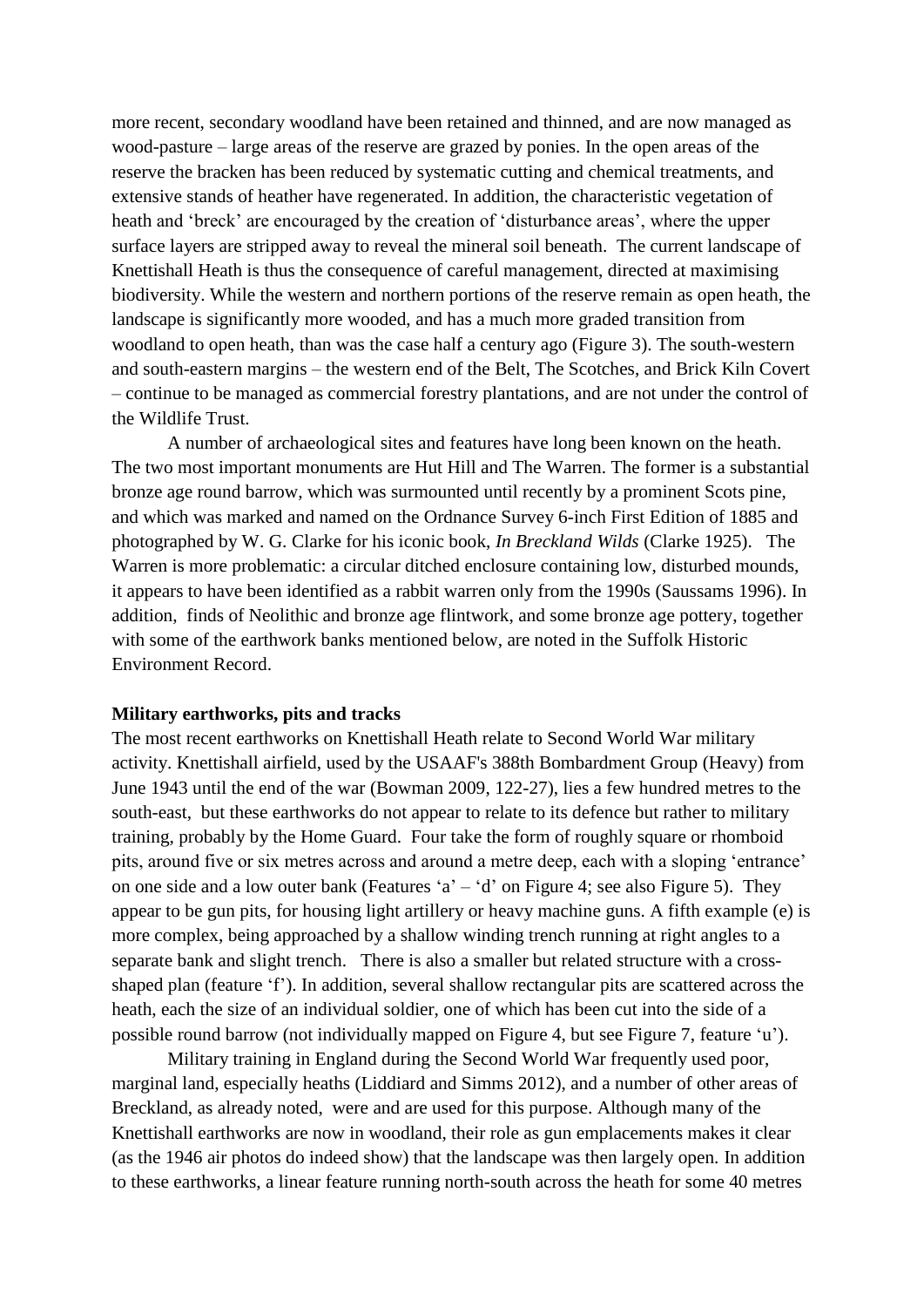(figure 4, feature 'g') is locally said to be a World War II practice trench, but instead appears to be the working face of a backfilled area of gravel and sand extraction first shown on the Second Edition 6-inch map of 1905.

There are, in fact, a large number of extraction pits on Knettishall Heath. Those towards the eastern side of the heath were mainly dug to provide clay for the brickworks already noted, which was probably established by the end of the eighteenth century, and which continued to function into the twentieth (remains of the nineteenth-century kiln, and other features, can be seen in the base of a large pit, now wooded – 'h' on Figure 4). Most of the pits are shallow, and presumably partly filled-in; some may represent exploratory excavations. One example clearly pre-dates the establishment of Round Cover plantation in the later eighteenth century, the boundary of which follows its rim. Towards the western side of the heath the pits are more widely scattered and appear mostly to have been dug for sand or gravel, but there are in addition two deep chalk pits: one around 5 metres deep just to the north of the earthwork called The Warren, (Figure 4, feature 'i'); the other a massive 15 metres deep and nearly 30 wide in the northern part of Blackbrake Strip (Figure 4, feature 'j').

The area where the extraction pits are most common, immediately to the west of the brickworks, is crossed from east to west by traces of roughly parallel tracks (Figure 4, 'k', 'l'). These take the form of slight depressions or cuttings where the ground is raised up, and – in places – of low embankments across filled pits. The tracks can be picked out as slight earthworks right across the heath. To the west, they appear to cross the present public road, one continuing to the north-western corner of the reserve. To the east, they carry on beyond the reserve, across Norwich Lane and through Brickkiln Covert, until the adjacent area of arable is reached. Here they disappear, but seem to be heading for Knettishall parish church, just over a kilometre to the east. The tracks seem unrelated to the modern roads running across the heath and the most southerly can, perhaps, be identified with a road shown on Hodskinson's Suffolk map of 1783.

#### **Banks and cultivation ridges**

There are a number of linear banks on the heath, most of which are of post-medieval date. Some originally enclosed the plantations, although they now often have woodland on both sides due to the expansion of tree cover during the later twentieth century. That associated with Heath Covert (Figure 4, 'm') is substantial, between three and four metres in width and rising in places to a height of three quarters of a metre, perhaps because of the need to protect the young trees from rabbits; it was presumably once topped with a line of gorse, as advocated by the agent for the Walsingham estate, on the eastern edge of Breckland, in 1851 (Norfolk Record Office WLS XVIII/7/1). Within the area it encloses (amongst more recent planting) a scatter of beech trees survives; they have girths of around 3 metres but are almost certainly of nineteenth-century date rather than being original components of the plantation (trees of similar size growing to the south of the plantation do not appear to be shown on the First Edition 6-inch OS, although they can be seen on the RAF vertical photographs of 1946). The northern boundary of The Belt (the southern is marked by the parish boundary) is a bank of similar form, but slightly smaller (Figure 4, 'n'). In this case, the bank is topped in places by a line of oak trees and some of the original eighteenth-century planting survives in the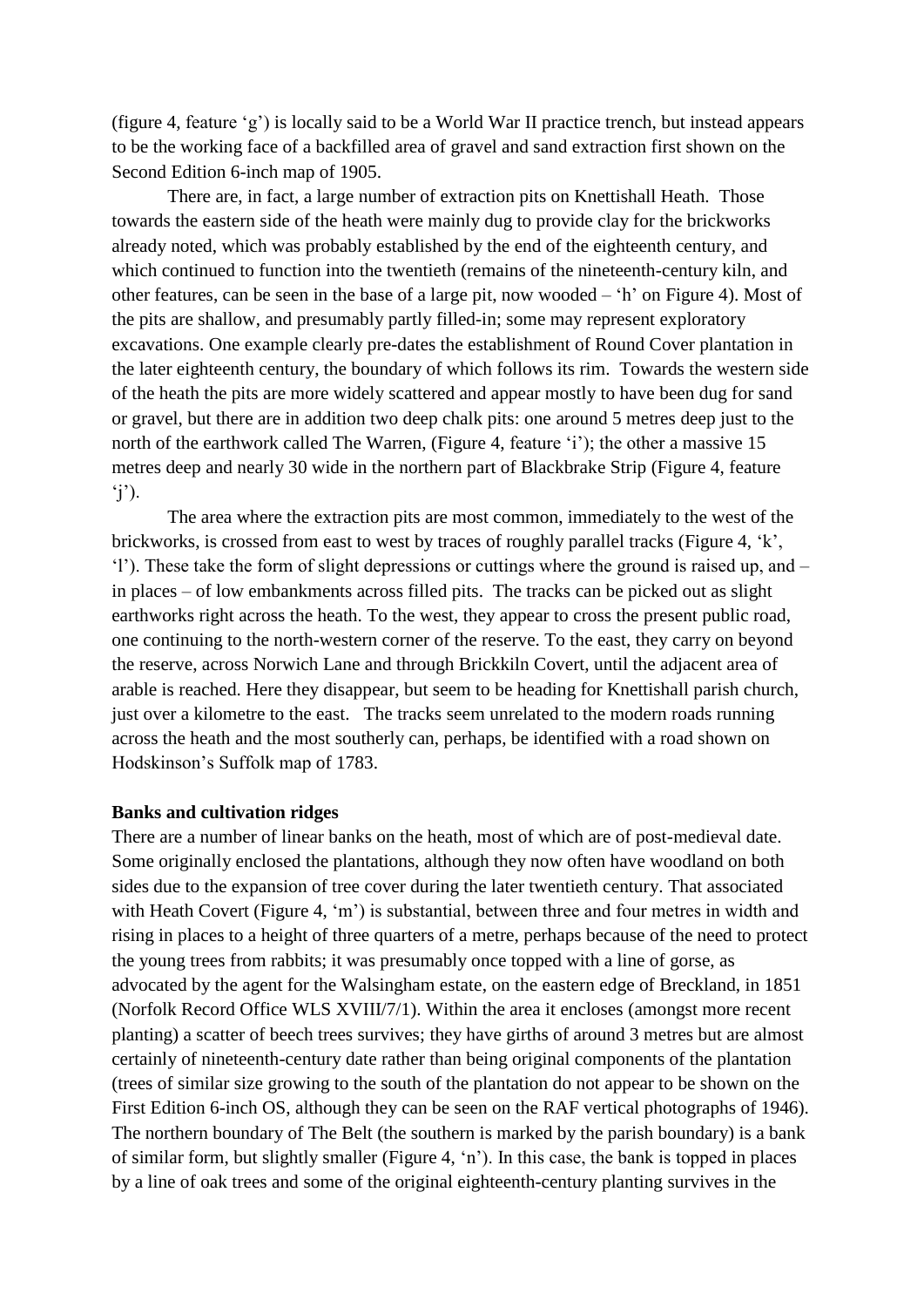form of massive sweet chestnut coppice stools or, more probably, pseudo-coppice – that is, the regenerating stumps of felled timber trees. 'Round Cover' is surrounded by a similar (although much degraded, in part by recent tree felling) bank (Figure 4, 'o').

The boundaries of Blackbrake Strip and The Scotches are different. The latter plantation was established between 1840 and the 1880s and has no perimeter bank. Although it forms the edge of the heath, it was actually planted on what the tithe map shows as an adjoining arable field. Blackbrake Strip, although already in existence by 1840, is probably in this respect similar. Its original western boundary (Figure 4, 'p') is formed by a prominent earthwork bank around four metres across with a slight ditch to the east, and its northern boundary ('q') is comparable, but more degraded. Its southern side however is defined by a less substantial earthwork ('r'), and its eastern edge has no bank at all, merely a slight lynchet. These differences probably indicate that the northern and western banks were not originally the boundaries of the plantation, but instead marked a division between the heath (to the north and west) and arable land (to the south and east), and were thus presumably created when the putative intake was made from the south east of the heath at some unknown date before 1840. It is noticeable that the ground to the west of bank 'p' appears slightly higher than that to the east, suggesting that the latter has been lowered by plough erosion – that is, the bank forms a slight lynchet. The huge chalk pit which exists towards the northern corner of the wood ('j') may have been excavated to supply marl for this new area of arable land. Blackbrake Strip, like the other plantations, largely comprises relatively recent, probably twentieth-century, oak and sweet chestnut but also includes a few larger sweet chestnut standards, some with girths reaching 3.7 metres, just possibly remnants of the original planting.

The longest of the earthwork banks at Knettishall – Figure 4, feature 's' - runs through the centre of the heath, from the southern edge of The Warren to a point a little to the south of Hut Hill ('t' on Figure 4), where it makes a right-angle turn to the south. Its alignment clearly suggests that both these earthworks were used as markers when it was laid out. West of The Warren the bank appears to change alignment, continuing beside a modern track, in more degraded form, for c.100 metres before disappearing abruptly. The bank is generally around 0.2 - 0.3 metres high and 2 - 3 metres wide and in places has a shallow ditch on the southern / western side. Its well-defined character and relatively straight alignment suggests a post-medieval date but it does not appear as a boundary on the 1840 tithe map, or on the various Ordnance Survey maps. Whatever its function, it must predate both the establishment of Blackbrake Strip plantation in the later eighteenth century and the removal of the south-eastern corner of the heath at some earlier date, for where it passes through the former it has been completely levelled, presumably by ploughing, only reappearing intact beyond its western boundary.

Perhaps the most surprising aspect of the heath's field archaeology is the evidence of ploughing which occurs in a number of places. Where the ground cover comprises closecropped turf, rather than heather or bracken, slight ridges, a few centimetres high, can sometimes be seen; while removal of the topsoil in many of the 'disturbance areas' has revealed patterns of dark, parallel lines (Figure 6). Where earthwork ridges are visible adjacent to these stripped areas, the dark bands can be seen to correspond with the 'furrows', filled with dark organic matter. Everywhere the lines and/or ridges appear to share the same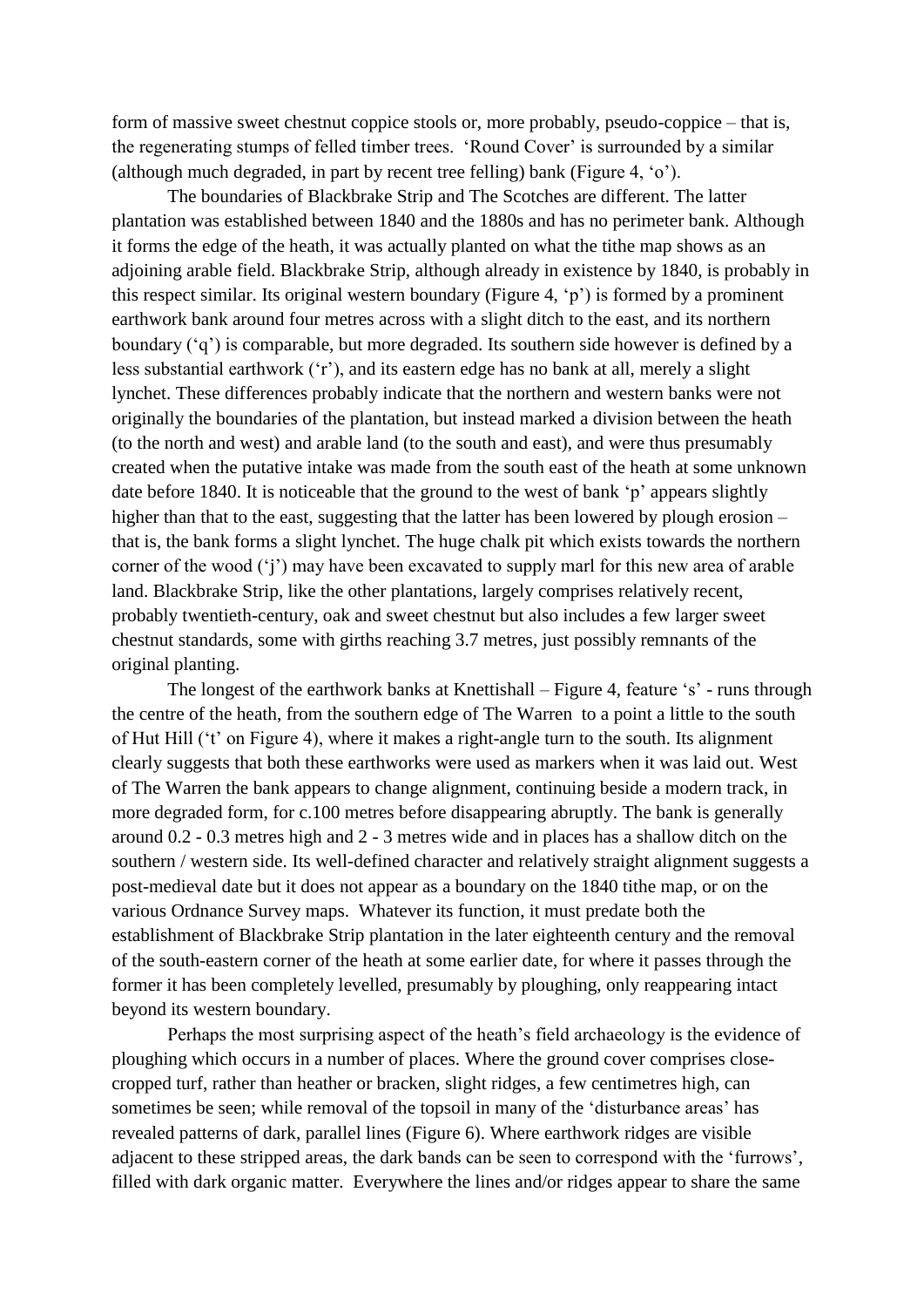general orientation, running more or less north-south. While the density of the vegetation makes it impossible to plot the complete distribution of the ploughlines, there is no doubt that they are absent from the western side of the heath and that they are otherwise restricted to the area lying to the south and west of the long bank described in the previous paragraph (Figure 4, 's'). In a number of places they visibly respect the latter, stopping between two and four metres short as if to leave a narrow 'headland'.

In 1908 the Norfolk archaeologist W.G. Clarke described how

'Within the past decade big areas of heath and derelict 'breck' – notably on Rushford, Knettishall, Snarehill, Melford, Roudham, and West Tofts heaths, Brettenham Drove, and on the Elveden estate – have been brought under cultivation by the steam plough' (Clarke 1908, 563),

Bank 's', however, had ceased to be used as a boundary well before the end of the eighteenth century, and would not have presented any barrier to the plough by c.1900. The ridges cannot, therefore, be associated with the steam-ploughing described by Clarke, which almost certainly took place on the western side of the heath – in the area to the west of The Warren where evidence for the plough-ridges is lacking, and where earthworks of any kind are noticeably absent.

The surviving ridging, in contrast, must relate to an earlier phase, presumably (on the basis of its relationship with the bank) pre-dating the later eighteenth century. What remains unclear is its purpose. If created as part of normal agricultural operations the ridges should have been levelled by subsequent harrowing, to produce a level seed bed. They might represent an attempt at cultivation abandoned after the initial ploughing stage, but a more interesting possibility is that they were created at the end of a short period of cultivation, perhaps in order to reduce wind erosion (the lines lie at right angles to the prevailing wind direction). Several accounts of post-medieval legal cases suggest that heathland in Suffolk was often left ridged after periods of temporary arable use. A court held in 1637 thus heard how the demesne farmer of the manor of Blythburgh and Walberswick in east Suffolk:

'Used to plow such parte of the said walke or heath as they would; & when any part thereof was sowen with corne, the inhabitants of Walberswick did not put their cattle upon such places soe sowen untill the corne was reaped … And that it appearses by the rigges and furrowes on most parte of the heath, that the same have usually byn ploughed' (Ipswich Record Office HA 30: 50/22/3.1).

Closer to Knettishall, signs of ploughing were similarly used as evidence in a court case relating to land at Brandon Warren in 1612, again using the term 'rigge and furrow' (The National Archives/PRO E134/10Jas/East27). The ridges on Knettishall Heath may thus represent rare archaeological evidence for an agricultural practice once common in East Anglia when temporary intakes were allowed to return to heath following short periods of cultivation.

### **Prehistoric earthworks**

As noted, Hut Hill ('t' on Figure 4) has long been known as a round barrow. It is a striking feature of the local landscape, over two metres in height and 30 metres in diameter. There are uncertain traces of a wide, filled ditch to north and east. It occupies a prominent position, on a knoll overlooking the valley of the Little Ouse to the north, and was clearly placed to ensure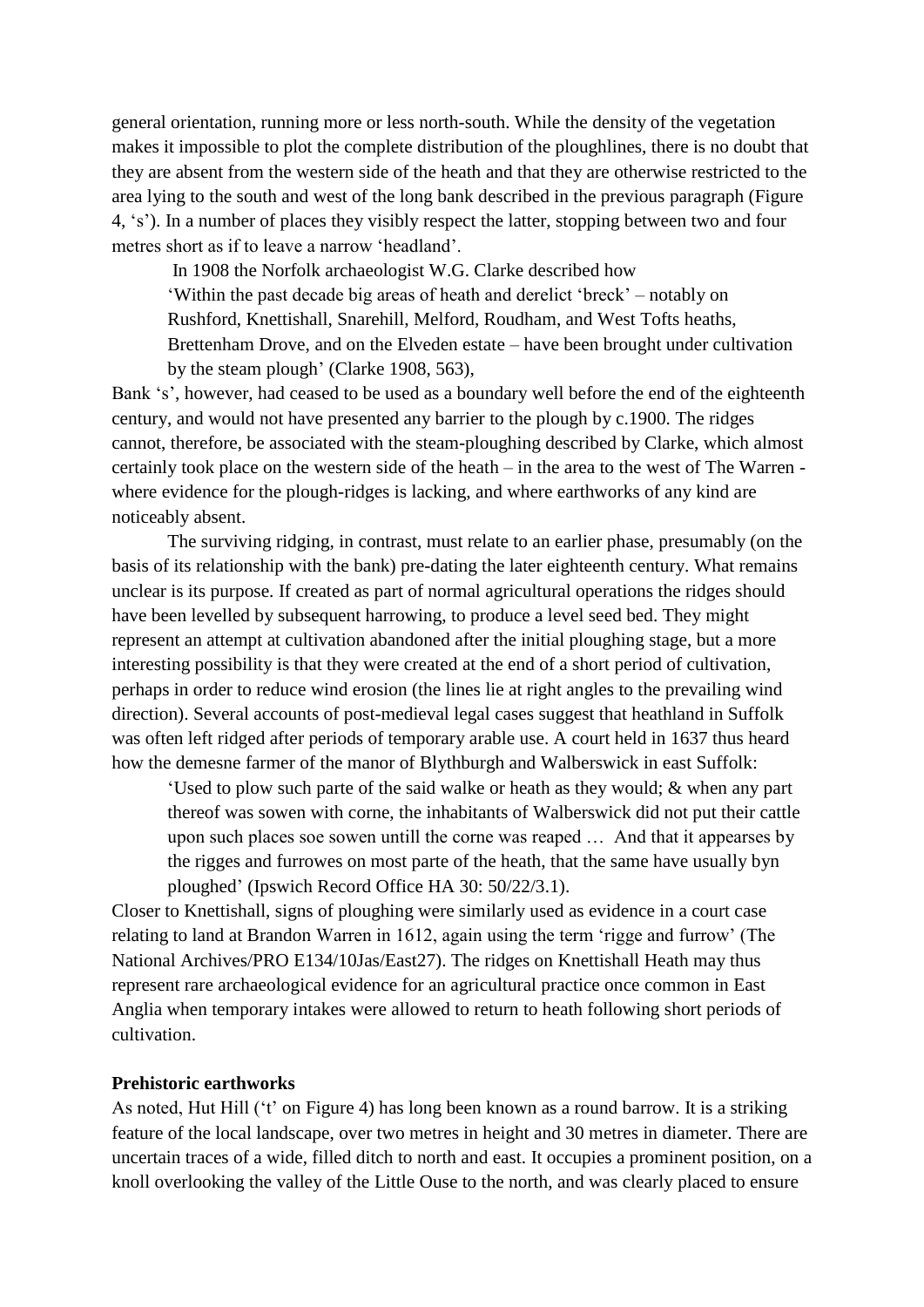that it was visible from lower ground, implying in turn that the surrounding landscape was largely clear of trees when it was constructed. Another known barrow lies within Brickkiln Covert, just outside (to the east of) the Heath, likewise occupying a 'false crest' position. In addition, recent survey work located two new possible examples. One, at [TL9493380281](https://houseprices.io/lab/lidar/map?ref=TL9493380281) (Feature 'u', Figures 4 and 7), lies towards the north-eastern corner of Heath Covert. It is just over fifteen metres in diameter and around 0.7 metres in height, and while it lacks an obvious encircling ditch it occupies a 'false crest' position with a commanding view northwards across the Ouse valley. If it is indeed a barrow, it has presumably been partially levelled by the early ploughing just described. The second, around 30 metres across and just over a metre high, lies within Blackbrake Strip plantation at [TL9543580035](https://houseprices.io/lab/lidar/map?ref=TL9543580035) and has been partly destroyed by the excavation of the deep chalk pit ('j') (Figures 4 and 7, feature 'v'). It is less convincing as a barrow, being slightly irregular in shape, but its current appearance may be the result of the fact that it lay within an area of arable land, rather than heath, before Blackbrake Strip was planted, as described above. It, too, occupies a prominent position, in this case commanding fine views to the south. It is possible that further examples of nearlevelled barrows remain unlocated within the more overgrown areas of the heath.

Also, perhaps, of prehistoric date is the enigmatic feature known as The Warren (Figure 4, feature 'w'), which comprises a circular enclosure c.40 metres across, defined by a ditch some 7 metres wide which is flanked in places by a slight outer bank/scarp (Figure 8). Half of its interior has been quarried away at some date, in places almost to the level of the base of the ditch: some of the material removed was placed in irregular piles on the undisturbed section of the interior. The earthwork has been interpreted as a 'clapper', an enclosure for protecting breeding does in a rabbit warren (Sussams 1996), but examples of such features elsewhere generally take a rectangular or sub-rectangular form and have substantial external banks (Williamson 2007, 71-5). Its identification as an earthwork associated with a warren mainly rests on the fact that rabbit farming was widespread in Breckland (although no evidence of any commercial warren has, it should be emphasised, been discovered in Knettishall) (Mason and Parry 2010). The earthwork is clearly one of the oldest features on the heath, predating the construction of bank 's', which aims for and then swings around it. In spite of a fairly crisp, well-defined profile, it is possibly prehistoric: perhaps the remains of a large bell barrow, although this form of monument is not well represented in East Anglia. Its damaged character makes any interpretation problematic.

Also possibly of prehistoric date is a slight bank between 5 and 6 metres in width but nowhere more than c. 25cm high which runs north from The Warren ('x'). It is flanked in places by a slight ditch on its western side (indeed, immediately beside this earthwork it is mainly apparent as a ditch), but this becomes less pronounced moving northwards, eventually disappearing entirely; the bank itself gradually becomes vaguer and more diffuse, and is hardly visible for the last c.25 metres before the road is reached. Its age and purpose are unclear: there is no sign of it south of the Warren. Its form and condition would seem to preclude a post-medieval or even, perhaps, a medieval date.

#### **Discussion**

In many ways the features briefly described above are unremarkable, but they are typical of those found more widely on heathland across England, constituting in a sense its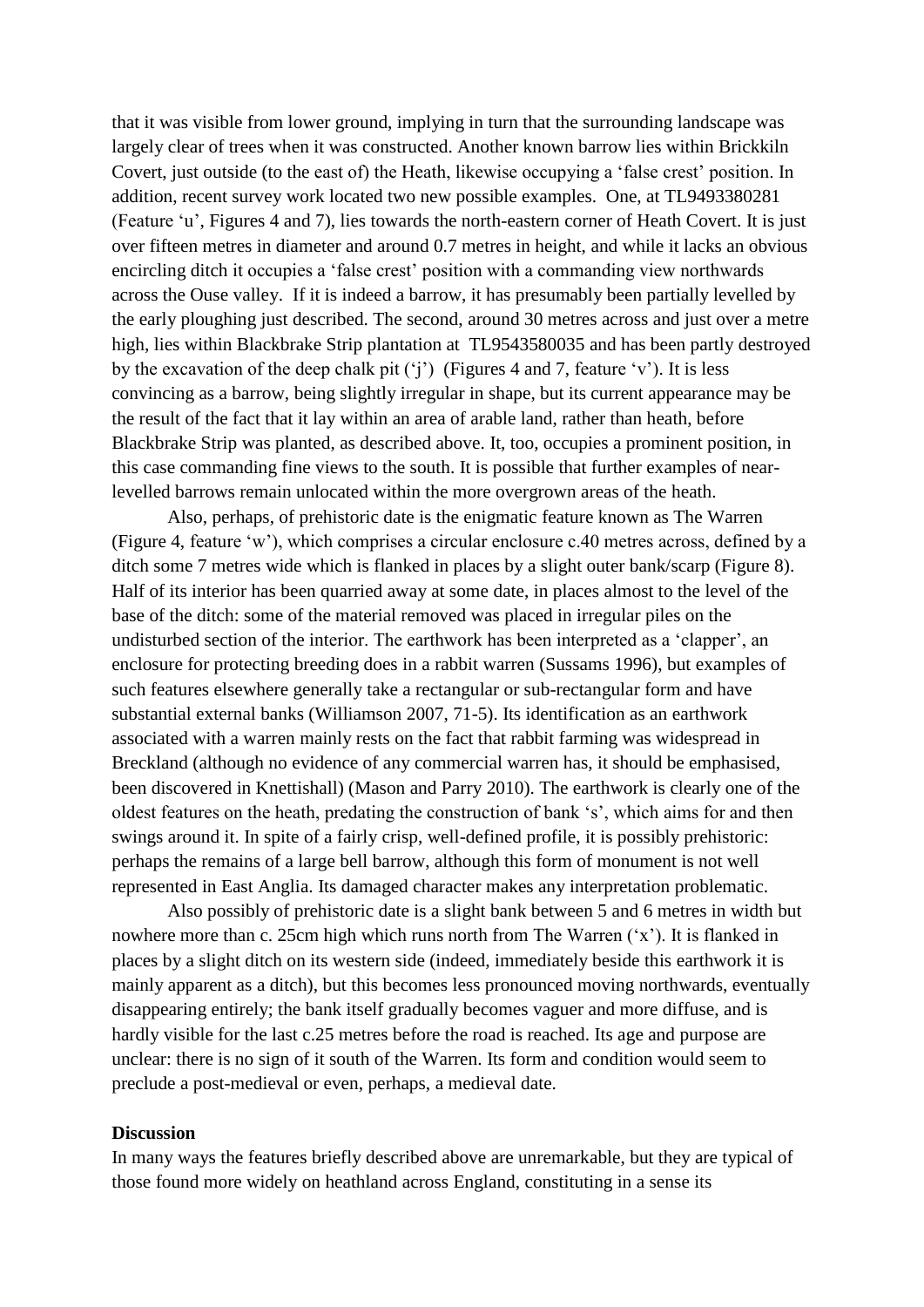archaeological 'signature'. The physical traces left by military training in World War II, for example, are frequent encountered on heaths; bronze age round barrows are a relatively common monument in such contexts; heaths were often extensively quarried for sand and gravel; and plantations of eighteenth- and nineteenth-century date are characteristic features and were often, as here, protected from rabbits and sheep by substantial perimeter banks.

Yet if unremarkable, these archaeological remains can nevertheless tell us much about the true character of the local landscape. The evidence for extensive ploughing in particular is a reminder that heaths might have been subject to phases of intensive land use in the relatively recent past, and on a considerable scale: they are not necessarily continuous 'zones of preservation' where ancient remains survive intact *en masse*. On the contrary: the almost invisible condition of the probable but previously unrecorded barrows noted above shows clearly how the plough – that great enemy of the past – has even here been at work. In many areas of heathland, in East Anglia as elsewhere, the current distribution of prehistoric earthworks – that is, of those prominent enough to have been noted by archaeologists and others – will have been similarly structured by later patterns of land use. Other activities characteristic of heaths may also have had an impact on the archaeological record. While the scale of sand, gravel, chalk and clay extraction at Knettishall has evidently been greater than on many heaths, the difference is one of degree. How much of the surface of the heath has been affected by a combination of extraction pits and ploughing is uncertain, but the figure might reasonably be estimated at between 50 and 70 per cent (Figure 9).

The extent and variety of human activities indicated by the archaeological evidence have other, perhaps more interesting implications. As we have emphasised, the position of the bronze age barrows suggests that they were constructed in a landscape which was relatively open, with extended views, and it probably remained that way for more than 3,000 years, until the middle of the last century. Then, however, the area of woodland increased steadily from around 15 per cent in 1946 (the eighteenth- and nineteenth-century plantations) to 40 per cent by 1976, reaching around 65 per cent by 1990. At the same time, bracken expanded at the expense of *Calluna* and grass. Some attempts were made to check both processes after the heath became a 'country park', and these became more intensive after it acquired its new role as a nature reserve, with large-scale felling of trees and chemical treatment of bracken.

The current management of the area, by the Suffolk Wildlife Trust, is not however directed simply towards the restoration of open heath. Large tracts in the west and north of the reserve especially are being managed to this end, and subject to localised ground disturbance to encourage the key plant specialists of Breckland (Dolman *et al.* 2010 and 2012). Elsewhere, however, large parts of the reserve - both original plantations, and more recent areas of woodland regeneration - are being thinned and managed as wood-pasture. In part this policy is intended to create a diverse range of habitats, featuring abundant ecotonal transitions; in part it is a recognition of practical realities, of the changed state of the local environment; but in part, perhaps, it shows the influence of Frans Vera's hypothesis that the natural, pre-Neolithic landscapes of western Europe were characterised by fairly open woodland, grazed by large herbivores (Vera 2000). Indeed, in part as a response to the fact that the heath is extensively used by dog-walkers, it is now grazed by a group of ponies, rather than sheep.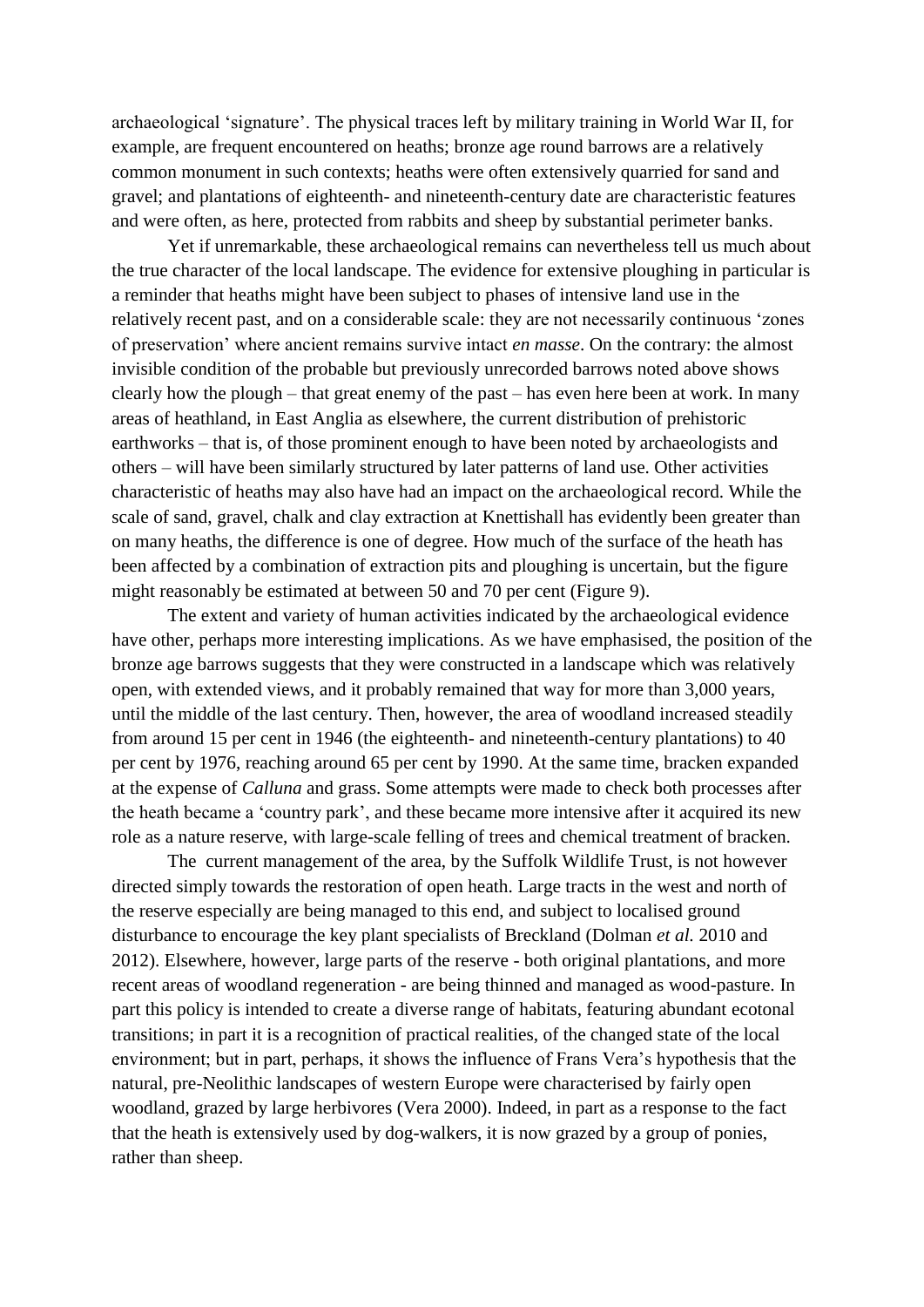Vera's ideas have been immensely influential in nature conservation circles, especially among advocates of 're-wilding' (Soulé and Noss 1998; Monbiot 2015). Grazed wood-pastures are seen by many as the best model for future wildlife management, preferable in many contexts to the 'traditional' habitats, shaped by centuries of past management, which are usually associated with nature conservation in Britain. But the 'Vera hypothesis' has been increasingly challenged by archaeologists and others (Hodder *et al.* 2009; Kirby and Baker 2013; Yalden 2013; Samojlik and Kuijper 2013), and it is arguable that the contrived wildness of Knettishall Heath is the manifestation of a fashion, analogous in some ways to the equally contrived, but more manicured, landscape parks created by Capability Brown, likewise described by contemporaries as 'natural' (Brown and Williamson 2016, 155-9, 178- 80; Williamson 2017).

All this said, current management to maximise environmental diversity and ecotonal complexity is laudable and understandable given the restricted and fragmented character of semi-natural habitats of all kinds in the district. Knettishall Heath, having experienced a short period of neglect and decline in the twentieth century, is now being managed for important new reasons. However, as a consequence it has, in a sense, been removed from Breckland – from the landscape of open heaths and 'brecks' which traditionally characterised the district. Indeed, the Suffolk Wildlife Trust openly state their aim of developing the area as the 'New Forest of East Anglia'. Yet it is a curious paradox that, while in a sense taken out of time and out of place, this 'natural' landscape cannot escape the structuring hand of history. The maps produced by Marrs *et al.* showing the spread of bracken on the heath between 1946 and 1976, based on an examination of aerial photographs, suggest that this occurred more slowly in the southern parts of the heath (the area in which the plough 'ridges' are found) and in the western areas (probably, as noted above, ploughed up in the late nineteenth or early twentieth century) than in the northern parts (Marrs *et al.* 1986, 23-4). More importantly, wooded ground, although more extensive (and with a more gradual transition to open heath) than a few decades ago, nevertheless remains concentrated in and around the plantations established in the late eighteenth and nineteenth centuries. Conversely, we should note that in the areas of the reserve kept open by cutting and grazing there is now no discernible difference in the vegetation of the areas which, on present evidence, have never been heavily disturbed, and those characterised by former extraction pits or ploughing.

### **Conclusion**

Knettishall Heath is probably not unusual as a 'semi-natural' habitat in having a history which has been characterised not by stability, but by disturbance and change (Fuller *et al.*) 2016). The current management of the heath, aimed at enhancing biodiversity and the experience of its many visitors, has ensured that it now looks very different from when it was exploited on 'traditional' lines. Its appearance of wilderness is contrived and deceptive: long periods of intensive but varied exploitation separate it from any truly wild landscape. But, in a situation in which wildlife habitats of all kind have become excessively fragmented, designing new landscapes to maximise biological niches is to be welcomed. The Suffolk Wildlife Trust are developing a new, complex ecosystem for conservation, not simply recreating past management practices. To some people such interventions might appear to be producing something which is highly 'unnatural' in character, but the archaeological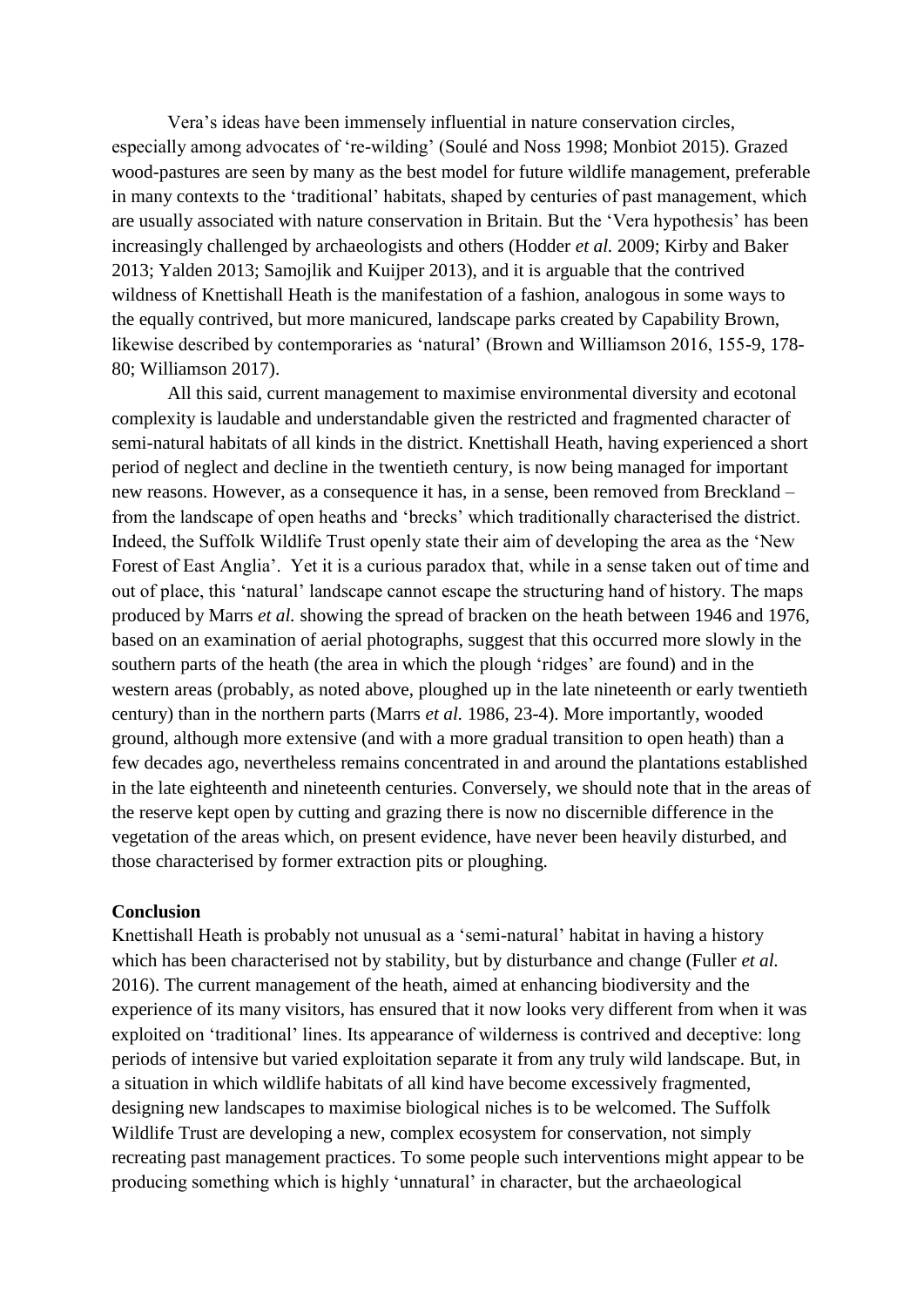evidence leaves no doubt that the open heath which this landscape has partly replaced was itself subject to complex and far-reaching interventions, albeit ones intended to achieve rather different ends.

#### **Acknowledgement**

The research described here was carried out as part of a larger project, 'Breaking New Ground', which was funded by the HLF (Heritage Lottery Fund). We would like to thank Tim Holt-Wilson, for useful geological advice; and Samantha Gay and Steve Aylward of the Suffolk Wildlife Trust, for their help and encouragement.

#### **References**

- Bailey, M. 1989. *A Marginal Economy? East Anglian Breckland in the later Middle Ages*, Cambridge University Press, Cambridge.
- Barnes, G., Dallas, P., Thompson, H., Whyte, N. and Williamson, T. 2007. Heathland and wood pasture in Norfolk: ecology and landscape history. *British Wildlife* 18, 395-403.
- Belcher, J. 2013. *"The Chiefest Wealth of Our Country": The Foldcourse in East Anglia*. Unpublished PhD thesis, University of East Anglia.
- Bowman, M.W. 2009. *Bomber Bases of World War 2: 3rd Air Division,8th Air Force USAAF 1942- 45. Flying Fortress and Liberator Squadrons in Norfolk and Suffolk*, Pen and Sword, Huddersfield.

Brown, D. and Williamson, T, 2016. *Lancelot Brown and the Capability Men; landscape revolution in eighteenth-century England*, Reaktion Books, London.

- Clarke, W.G. 1908. Some Breckland characteristics. *Transactions of the Norfolk and Norwich Naturalists' Society* 8, 555-78.
- Clarke, W.G. 1925. *In Breckland Wilds*, Heffer, Cambridge.

Darvill, T. 1987. *Ancient Monuments in the Countryside: an archaeological management review*, English Heritage, London.

- Dolman, P.M., Panter, C. and Mossman, H.L. 2010. *Securing Biodiversity in Breckland: Guidance for Conservation and Research. First Report of the Breckland Biodiversity Audit*. University of East Anglia, Norwich.
- Dolman, P. M., Panter, C. J. and Mossman, H. L. 2012. The biodiversity audit approach challenges regional priorities and identifies a mismatch in conservation. *Journal of Applied Ecology* 49, 986- 997.
- Fuller, R., Williamson, T, Barnes, G. and Dolman, P. 2016. Human activities and biodiversity opportunities in pre-industrial cultural landscapes: relevance to conservation. *Journal of Applied Ecology* 54, 459-69.
- Groves, J.A., Waller, M.P., Grant, M.J. & Schofield, J.E. 2012. Long-term development of a cultural landscape: The origins and dynamics of lowland heathland in southern England. *Vegetation History and Archaeobotany* 21, 453-470.
- Hodder, K.H., Buckland, P.C., Kirby, K.J. & Bullock, J.M. 2009. Can the pre-Neolithic provide suitable models for re-wilding the landscape in Britain? *British Wildlife,* 20, 5 (special supplement), 4-14.

Hodskinson, J. 1783. *The County of Suffolk Surveyed*, London.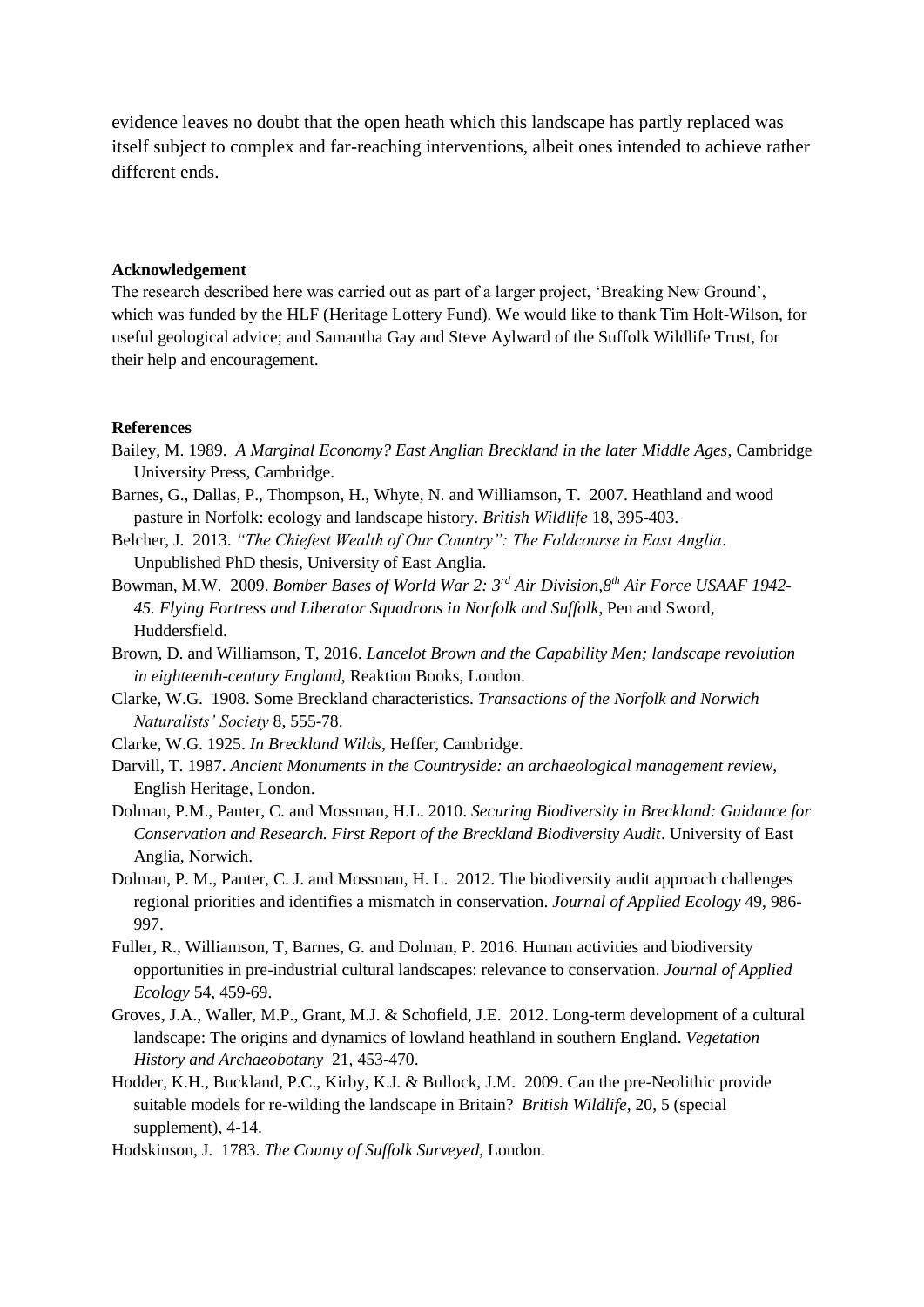Kenworthy-Brown, J., Reid, P. Sayer, M., and Watkins, D. 1981. *Burke's and Saville's Guide to Country Houses Vol. III: East Anglia*, Burke's Peerage, London.

- Kerridge, E. 1967. *The Agricultural Revolution*, Routledge, London.
- Kirby, J. and Baker, A. 2013. The dynamics of pre-Neolithic European landscapes and their relevance to modern conservation. In I.D.Rotherham (ed.) *Trees, Forested Landscapes and Grazing Animals*, Routledge, London, 87-98.
- Liddiard, R. and Sims, D. 2012. A hedgehog on the heath: the Second World War landscape of exercise 'Kruschen', Dunwich, Suffolk. *The Archaeological Journal* 169, 519-49.
- Marrs, R.H., Hicks, M.J. & Fuller, R.M. 1986. Losses of lowland heath through succession at four sites in Breckland, East Angli'. *Biological Conservation* 36, 19-38.
- Mason, A. and Parry, J. 2010. *The Warrens of Breckland: a survey by the Breckland Society*, Thetford, the Breckland Society.

Monbiot, G. 2015. *Feral: searching for enchantment on the frontiers of rewilding*, Penguin, London.

- Samojlik, T. and Kuijper, D. 2013. Grazed wood pasture versus browsed high forests: impact of ungulates on forest landscapes from the perspective of the Białowieża primeval forest. In I.D.Rotherham (ed.) *Trees, Forested Landscapes and Grazing Animals: a European perspective on woodlands and grazed treescapes*, Routledge, London, 143-161.
- Sheail, J. 1971. *Rabbits and Their History*, David and Charles, Newton Abbot.
- Soulé, M. and Noss, R. 1998. Rewilding and biodiversity: complementary goals for continental conservation. *Wild Earth* 8, 19 - 28.
- Sussams, K. 1996. *The Breckland Archaeological Survey: a characterisation of the archaeology and historic landscape of the Breckland Environmentally Sensitive Area*, Suffolk County Council, Bury St Edmunds.
- Taylor, C. 1972. The study of settlement patterns in pre-Saxon England. In P.J.Ucko, R.Tringham and G.W.Dimbleby (eds) *Man, Settlement and Urbanism*, Duckworth, London, 109-13.
- Vera, F. 2002. *Grazing Ecology and Forest History*, Cabi, Wallingford.
- Warde, P. and Williamson, T. 2014. Fuel supply and agriculture in post-medieval England. *Agricultural History Review* 62, 61-82.
- Webb, N.R. 1998. The traditional management of European heathlands. *Journal of Applied Ecology*, **35**, 987-990.

Williamson, T. 2007. *Rabbits, Warrens and Archaeology*, Tempus, Stroud.

Williamson, T. 2017. Grass, wood and water: approaches to the ecology of Brown's landscapes. In C.Hadley and I.D.Rotherham (eds) *What Did Capability Brown do for Ecology? The legacy for biodiversity, landscapes and nature conservation,* Wildtrack Publishing, Sheffield, 141-66.

Yalden, D. 2013. The post-glacial history of grazing animals in Europe. In I.D.Rotherham (ed.) *Trees, Forested Landscapes and Grazing Animals: a European perspective on woodlands and grazed treescapes*, Routledge, London, 62-9.

Young, A. 1804. *General View of the Agriculture of the County of Norfolk*, London.

### **Contributors**

Tom Williamson is Professor of Landscape History at the University of East Anglia and has written widely on landscape archaeology, environmental history, and the history of landscape design. John Bumstead, Jayne Frost, Lynsey Owens and Steve Pease are volunteers at Suffolk Wildlife Trust's Knettishall Heath Nature Reserve, and have known the local landscape for many years.